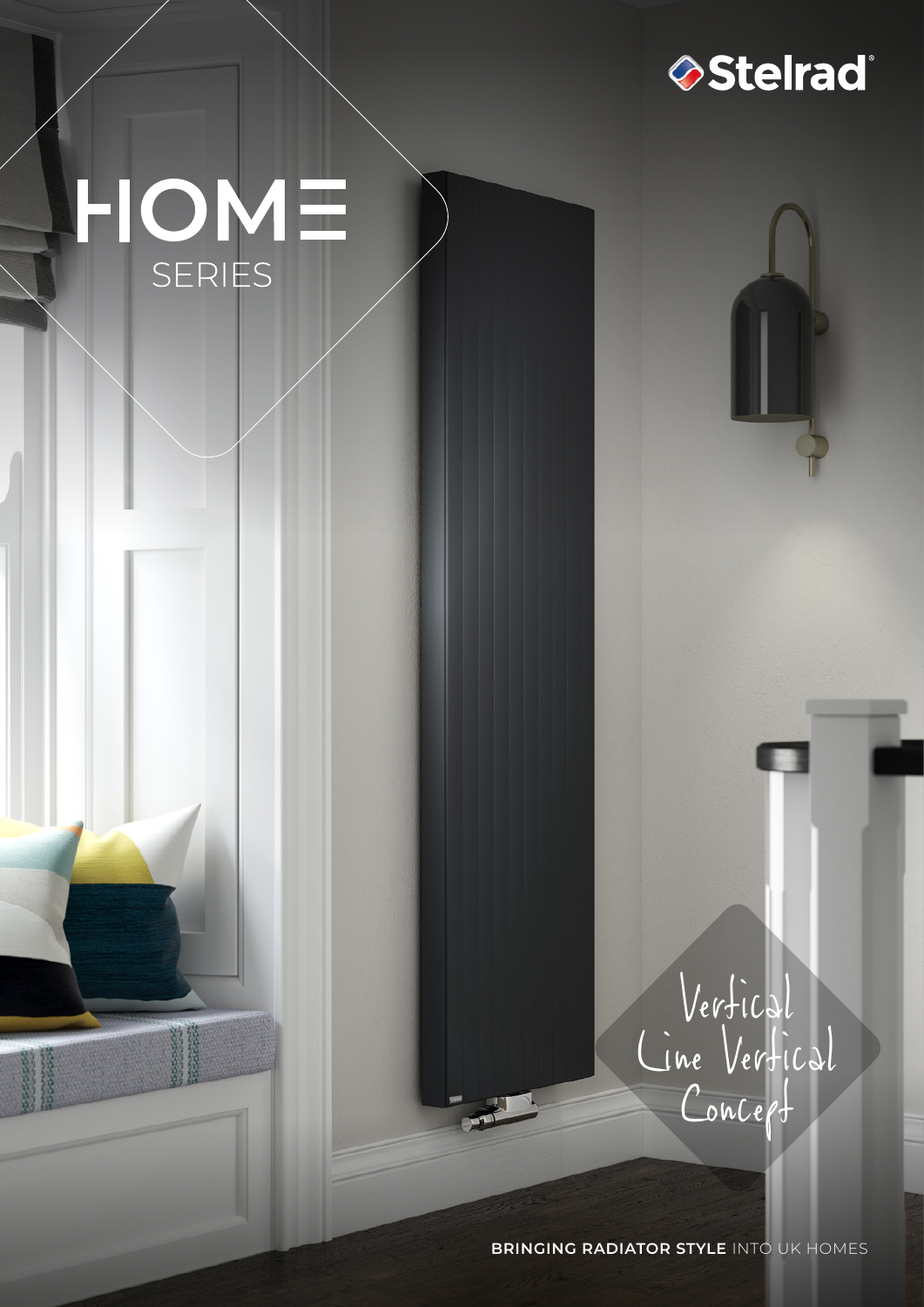

# **VERTICAL LINE VERTICAL CONCEPT**

## **50**

(75/65/20º C)

| Height<br>mm | Length<br>m <sub>m</sub> | Stelrad<br><b>UIN</b> | Heat output<br>Watts | Btu/h |
|--------------|--------------------------|-----------------------|----------------------|-------|
| 1800         | 400                      | 22182204h             | l,476                | 5,036 |
|              | 500                      | 22182205h             | 1,845                | 6,295 |
|              | 600                      | 22182206h             | 2,214                | 7,554 |

t50 is the UK's industry standard for heating outputs, which has an operating temperature of 75/65/20ºC. If you have a low temperature heat source you may wish to consider  $\Delta t40$  or  $\Delta t30$  output (see your installer or system designer or download from www.stelrad.com).

**For EN442 data, technical and installation information please visit our website: www.stelrad.com and search product downloads.**

| <b>CENTRE TAP TRV</b> | UIN      | <b>Flements</b>                       | <b>UIN</b> | <b>Flements</b>                        |  |
|-----------------------|----------|---------------------------------------|------------|----------------------------------------|--|
|                       | 14531310 | CENTRE TAP TRV STRAIGHT WHITE -10MM   | 14531610   | CENTRE TAP TRV ANGLED L CHROME -10MM   |  |
|                       | 14531312 | CENTRE TAP TRV STRAIGHT WHITE -1/2IN  | 14531612   | CENTRE TAP TRV ANGLED L CHROME -1/2IN  |  |
|                       | 14531315 | CENTRE TAP TRV STRAIGHT WHITE -15MM   | 14531615   | CENTRE TAP TRV ANGLED L CHROME -15MM   |  |
|                       | 14531410 | CENTRE TAP TRV STRAIGHT CHROME -10MM  | 14531710   | CENTRE TAP TRV ANGLED R WHITE -10MM*   |  |
|                       | 14531412 | CENTRE TAP TRV STRAIGHT CHROME -1/2IN | 14531712   | CENTRE TAP TRV ANGLED R WHITE -1/2IN*  |  |
|                       | 14531415 | CENTRE TAP TRV STRAIGHT CHROME -15MM  | 14531715   | CENTRE TAP TRV ANGLED R WHITE -15MM*   |  |
|                       | 14531510 | CENTRE TAP TRV ANGLED L WHITE -10MM   | 14531810   | CENTRE TAP TRV ANGLED R CHROME -10MM*  |  |
|                       | 14531512 | CENTRE TAP TRV ANGLED L WHITE -1/2IN  | 14531812   | CENTRE TAP TRV ANGLED R CHROME -1/2IN* |  |
|                       | 14531515 | CENTRE TAP TRV ANGLED L WHITE -15MM   | 14531815   | CENTRE TAP TRV ANGLED R CHROME -15MM*  |  |
|                       |          |                                       |            |                                        |  |

Available for the Vertical Line Vertical, Flat Vertical, Caliente Rail,\* Concord Rail,\* Vertical Ultra, Concord Side Concept, Concord Side Chrome, Vertical Line Vertical Concept & Flat Vertical Concept.

\*Angled Right Centre Tap TRV's only available for towel rails.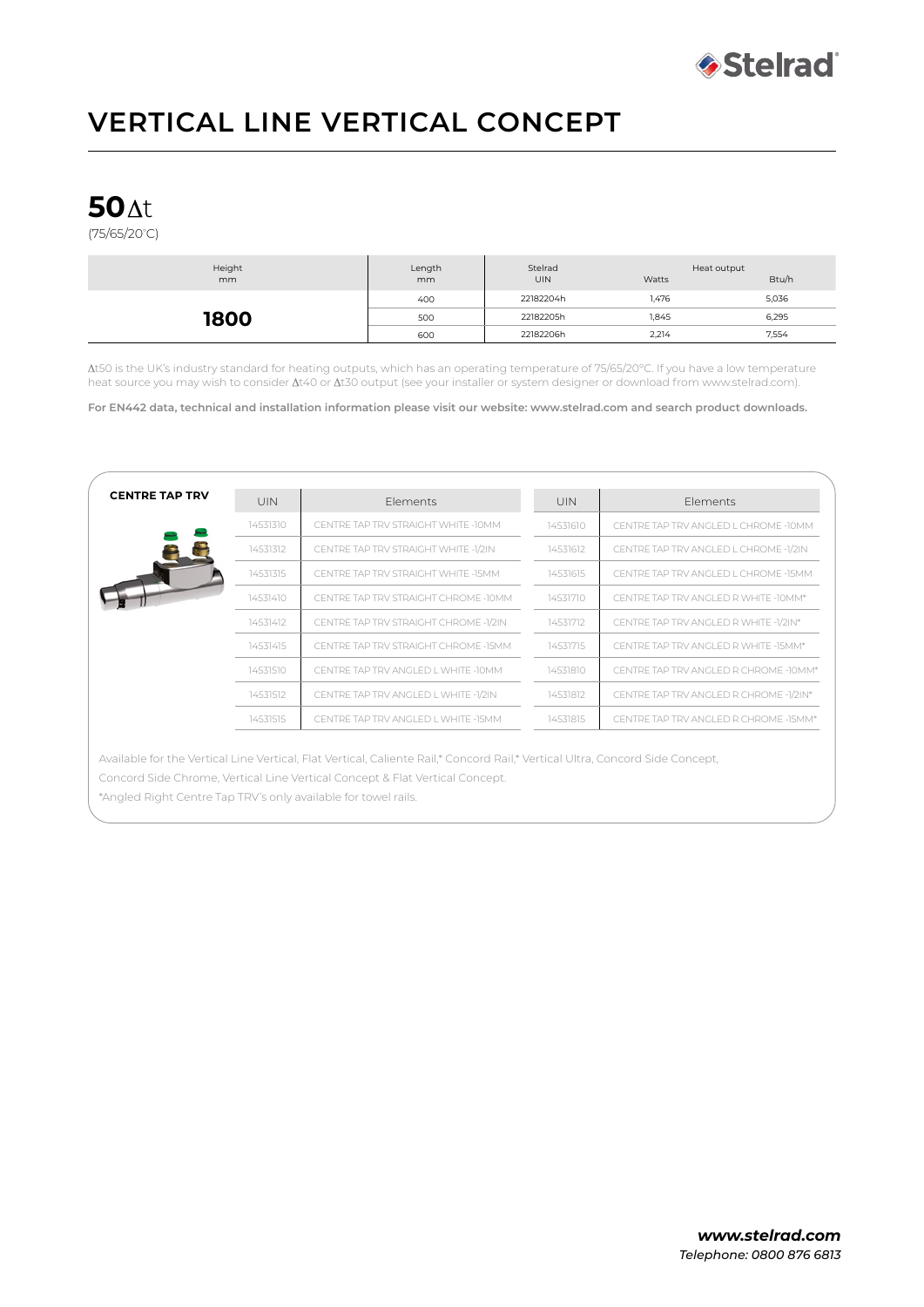

# **VERTICAL LINE VERTICAL CONCEPT**

## **WALL MOUNTING AND LUG INFORMATION**

All dimensions in mm. Inches in brackets.



Comes complete with Stelrad's class leading safety bracket.

#### **MOUNTING BRACKETS**



| Height |        | H <sub>2</sub> |        | H <sub>3</sub> |        | <b>H4</b> |        |
|--------|--------|----------------|--------|----------------|--------|-----------|--------|
| mm     | inches | mm             | inches | mm             | inches | mm        | inches |
| 1800   | 70.90  | 70             | 2.75   | 830            | 43.89  | 1590      | 63.58  |